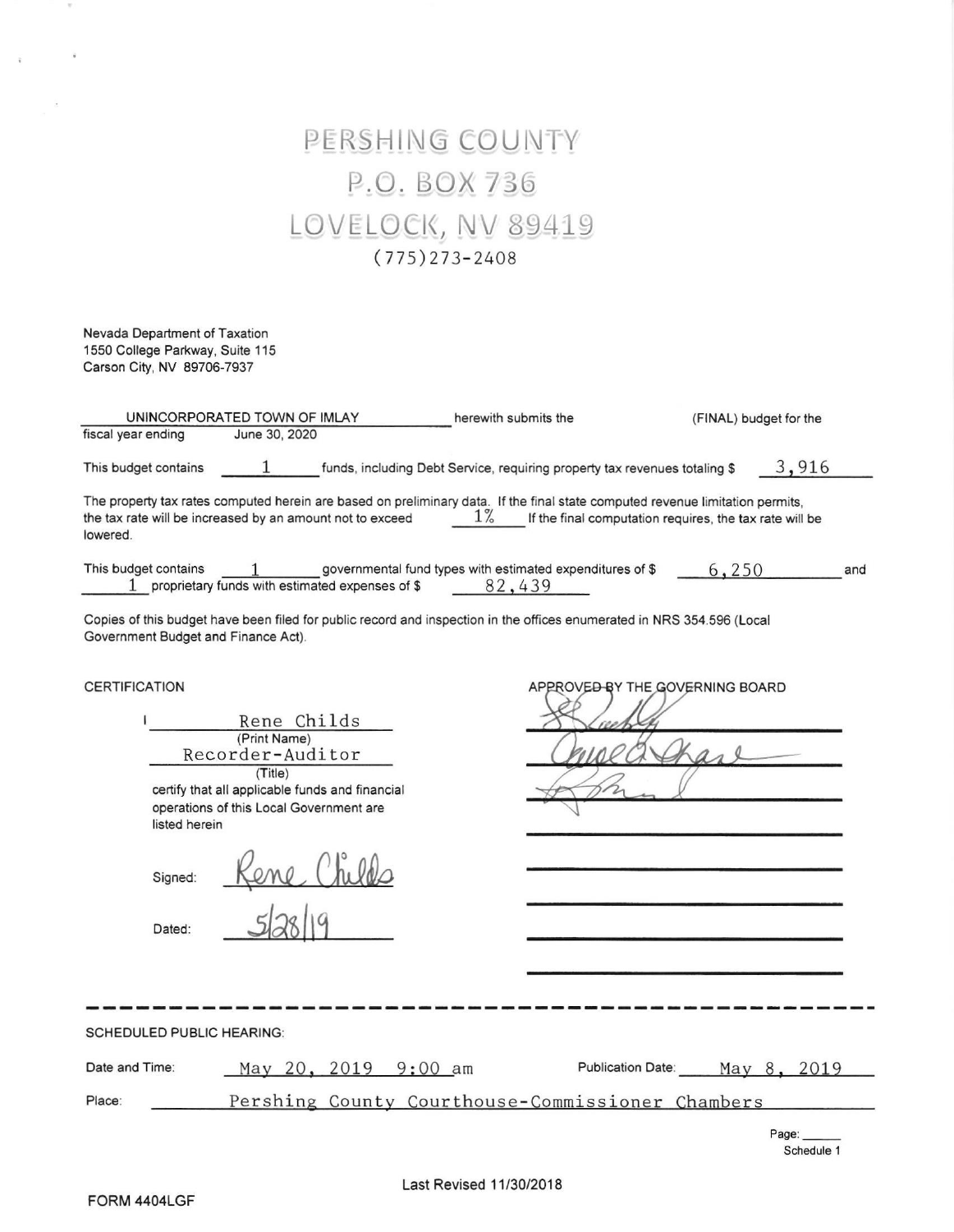## Unincorporated Town of Imlay Final Budget Message

## 2019-2020

The ending fund balance in the General Fund has been set at an amount to assure that funds are available to begin the 2020-2021 year.

This budget includes Imlay Utilities as a Proprietary Fund.

 $\Delta$  -  $\Delta$  -  $\Delta$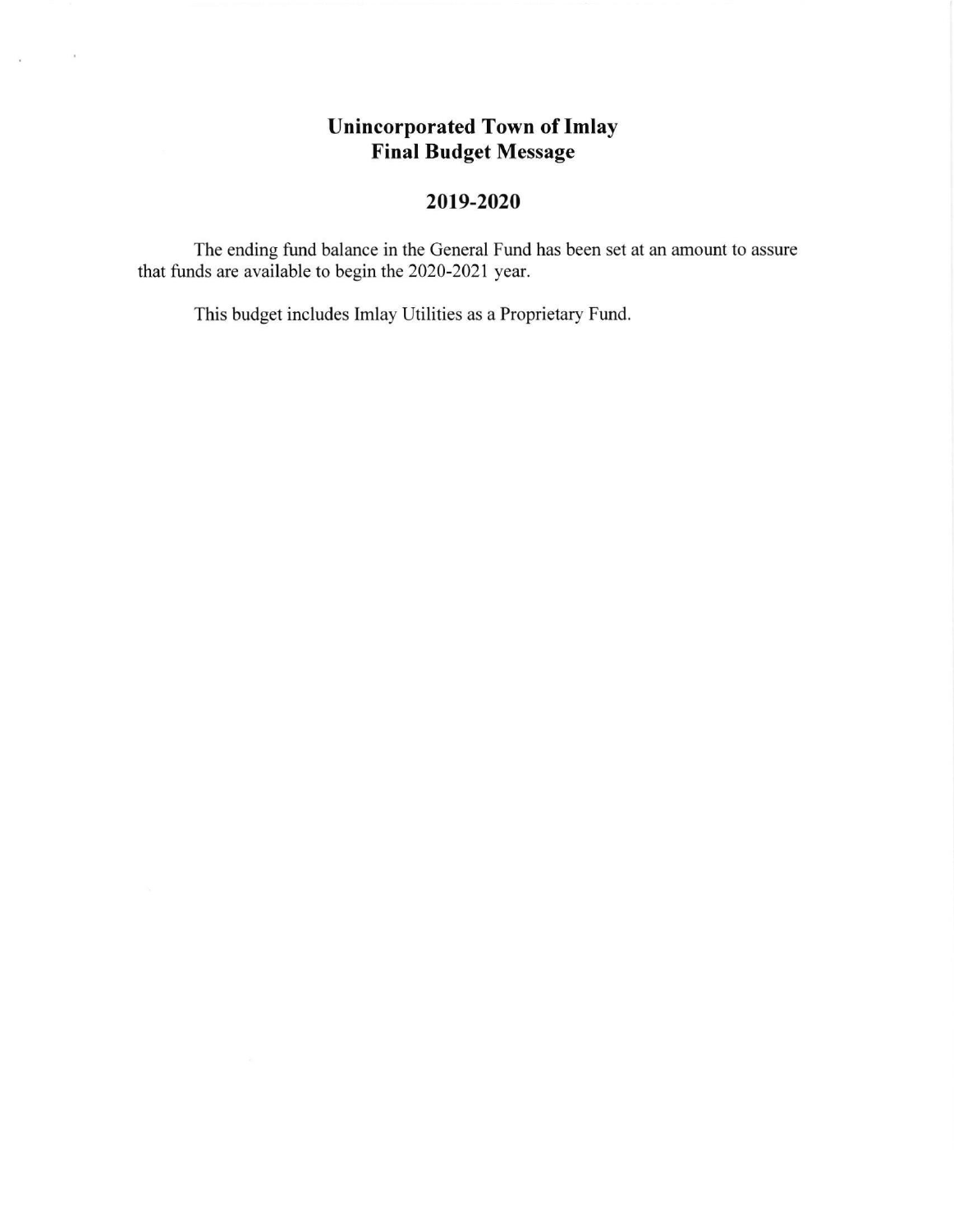### UNINCORP. TOWN OF IMLAY 19/20 INDEX

 $\mathbf{x} = (1, \ldots, 1)$ 

#### $\ensuremath{\mathsf{PAGE}}$

|                                          | 1              |
|------------------------------------------|----------------|
| SCHEDULE S-2 - STATISTICAL DATA          | 3              |
|                                          | $\overline{4}$ |
|                                          | 5              |
|                                          | 6              |
|                                          | 7              |
| SCHEDULE B                               |                |
| SCHEDULE B - Resources - General Fund    | 8              |
| GENERAL FUND-EXPENDITURES                |                |
| EXPENSE-GENERAL FUND: GENERAL GOVERNMENT | 9              |
|                                          | 10             |
| <b>SCHEDULE F</b>                        |                |
| SCHEDULE F1<br>IMLAY UTILITIES           | 11             |
| SCHEDULE $F2$<br><b>IMLAY UTILITIES</b>  | 12             |
| Lobbying Expense Estimate                | 13             |
| SCHEDULE 31 : EXISTING CON               | 14             |
|                                          | 15             |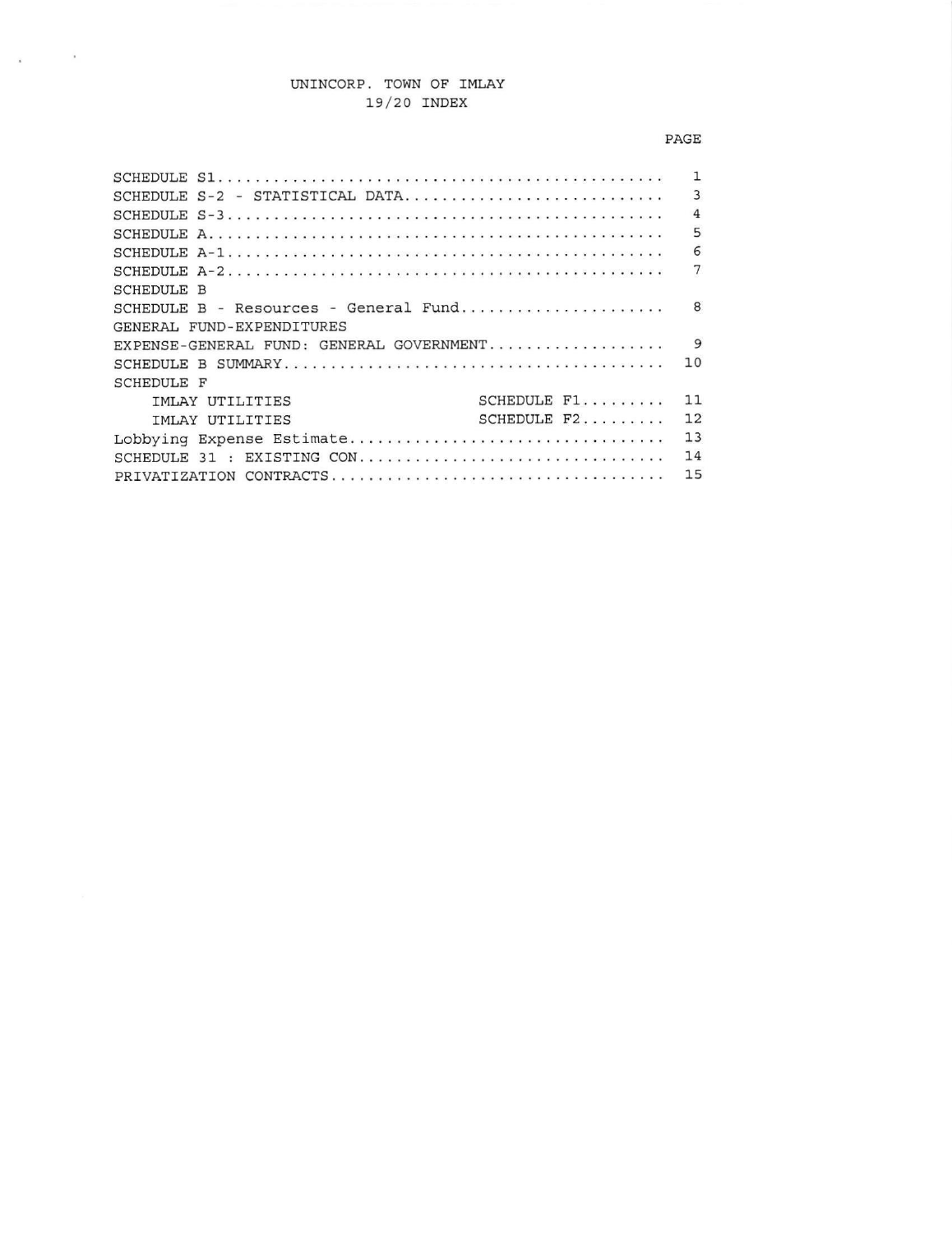| UNINCORP.<br>BUDGET SUMMARY FOR                                                            | TOWN OF IMLAY       | GOVERNMENTAL  | FUND TYPES AND EXPENDABLE TRUST FUNDS |              |               |
|--------------------------------------------------------------------------------------------|---------------------|---------------|---------------------------------------|--------------|---------------|
| <b>SCHEDULE S1</b>                                                                         |                     | EST. CURRENT  |                                       | PROPRIETARY  | TOTAL         |
|                                                                                            | <b>ACTUAL PRIOR</b> | <b>BUDGET</b> | <b>BUDGET</b>                         | FUND BUDGET  | (MEMO ONLY)   |
|                                                                                            | YEAR 6/30/18        | YEAR 6/30/19  | YEAR 6/30/20                          | YEAR 6/30/20 | COLS. $3 + 4$ |
| <b>REVENUES:</b>                                                                           | (1)                 | (2)           | (3)                                   | (4)          | (5)           |
| PROPERTY TAXES                                                                             | 3,522               | 3,531         | 3,916                                 |              | 3,916         |
| CHARGES FOR SERVICES                                                                       |                     |               |                                       | 36,000       | 36,000        |
| MISCELLANEOUS                                                                              |                     | 150           | 150                                   |              | 150           |
| TOTAL REVENUES                                                                             | 3,522               | 3,681         | 4,066                                 | 36,000       | 40,066        |
| EXPENDITURES/EXPENSES:<br>GENERAL GOVERNMENT                                               | 2,572               | 5,250         | 6,250                                 |              | 6,250         |
| PUBLIC WORKS                                                                               |                     |               |                                       | 82,439       | 82,439        |
| TOTAL EXPENDITURES/EXPENSES                                                                | 2,572               | 5,250         | 6,250                                 | 82,439       | 88,689        |
| EXCESS OF REVENUES OVER (UNDER)<br>EXPENDITURES/EXPENSES<br>OTHER FINANCING SOURCES (USES) | 950                 | $1,569-$      | $2,184-$                              | $46, 439 -$  | $48,623-$     |

 $\langle\langle\langle\mathbf{w}\rangle\rangle\rangle$ 

 $\sim 1000$  .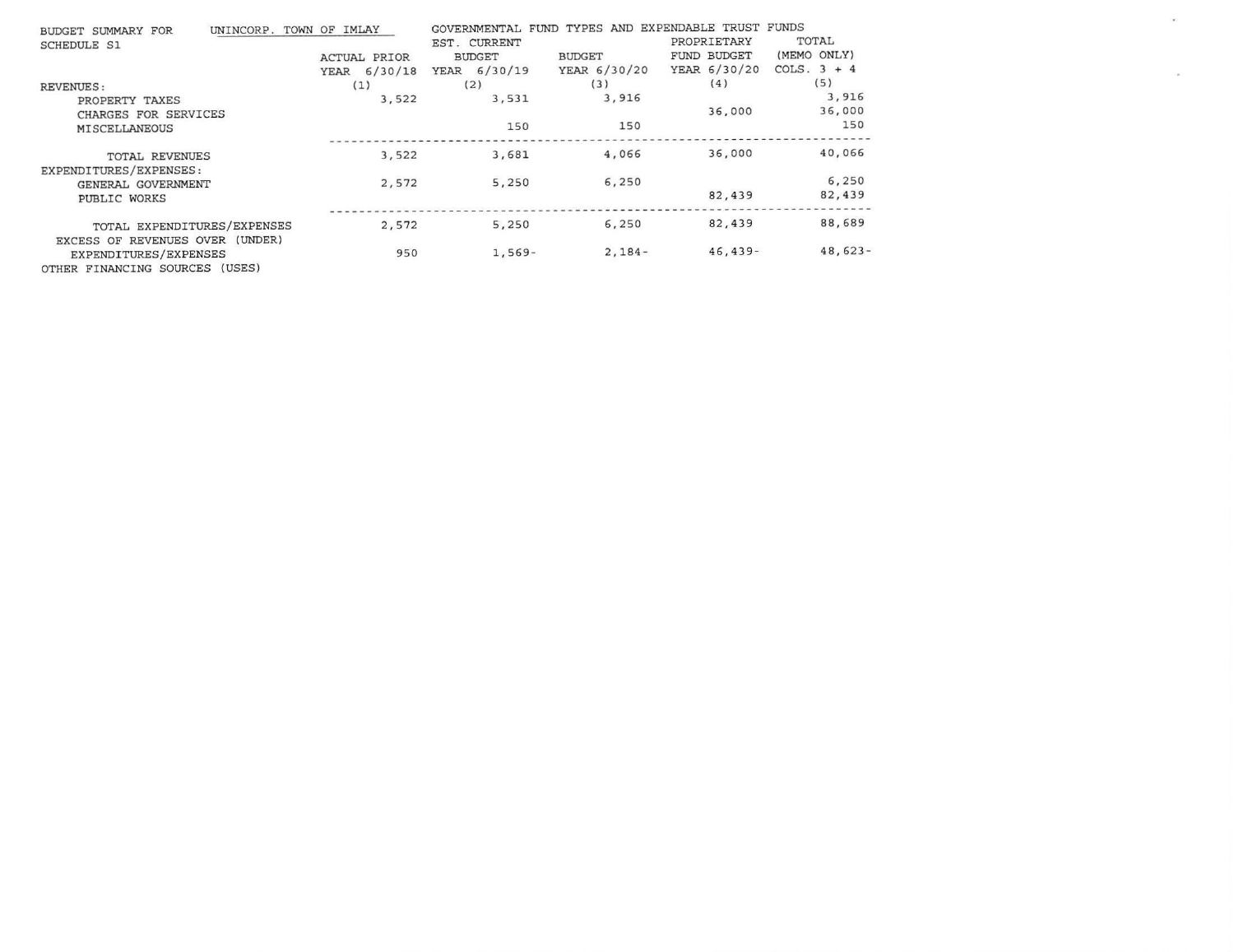| UNINCORP. TOWN OF IMLAY<br>BUDGET SUMMARY FOR<br>SCHEDULE S1 (CON"T)              | <b>ACTUAL PRIOR</b><br>YEAR 6/30/18 | GOVERNMENTAL FUND TYPES AND EXPENDABLE TRUST FUNDS<br>EST. CURRENT<br><b>BUDGET</b><br>YEAR 6/30/19 YEAR 6/30/20 | <b>BUDGET</b> | PROPRIETARY<br>FUND BUDGET<br>YEAR 6/30/20 | TOTAL<br>(MEMO ONLY)<br>COLS. $3 + 4$ |  |
|-----------------------------------------------------------------------------------|-------------------------------------|------------------------------------------------------------------------------------------------------------------|---------------|--------------------------------------------|---------------------------------------|--|
|                                                                                   |                                     | (2)                                                                                                              | (3)           | (4)                                        | (5)                                   |  |
| FUND BALANCE JULY 1, BEGINNING OF YEAR                                            | 5,701                               | 6,651                                                                                                            | 5,082         |                                            |                                       |  |
| PRIOR PERIOD ADJUSTMENTS<br>RESIDUAL EQUITY TRANS IN<br>RESIDUAL EQUITY TRANS OUT |                                     |                                                                                                                  |               |                                            |                                       |  |
|                                                                                   |                                     |                                                                                                                  |               |                                            |                                       |  |
| FUND BALANCE JUNE 30, END OF YEAR:                                                | 6,651                               | 5,082                                                                                                            | 2,898         |                                            |                                       |  |
|                                                                                   |                                     |                                                                                                                  |               |                                            |                                       |  |

FORM 4404LGF

Last Revised  $11/30/2018$  Schedule S-1 PAGE 2

 $\kappa$ 

 $\kappa$